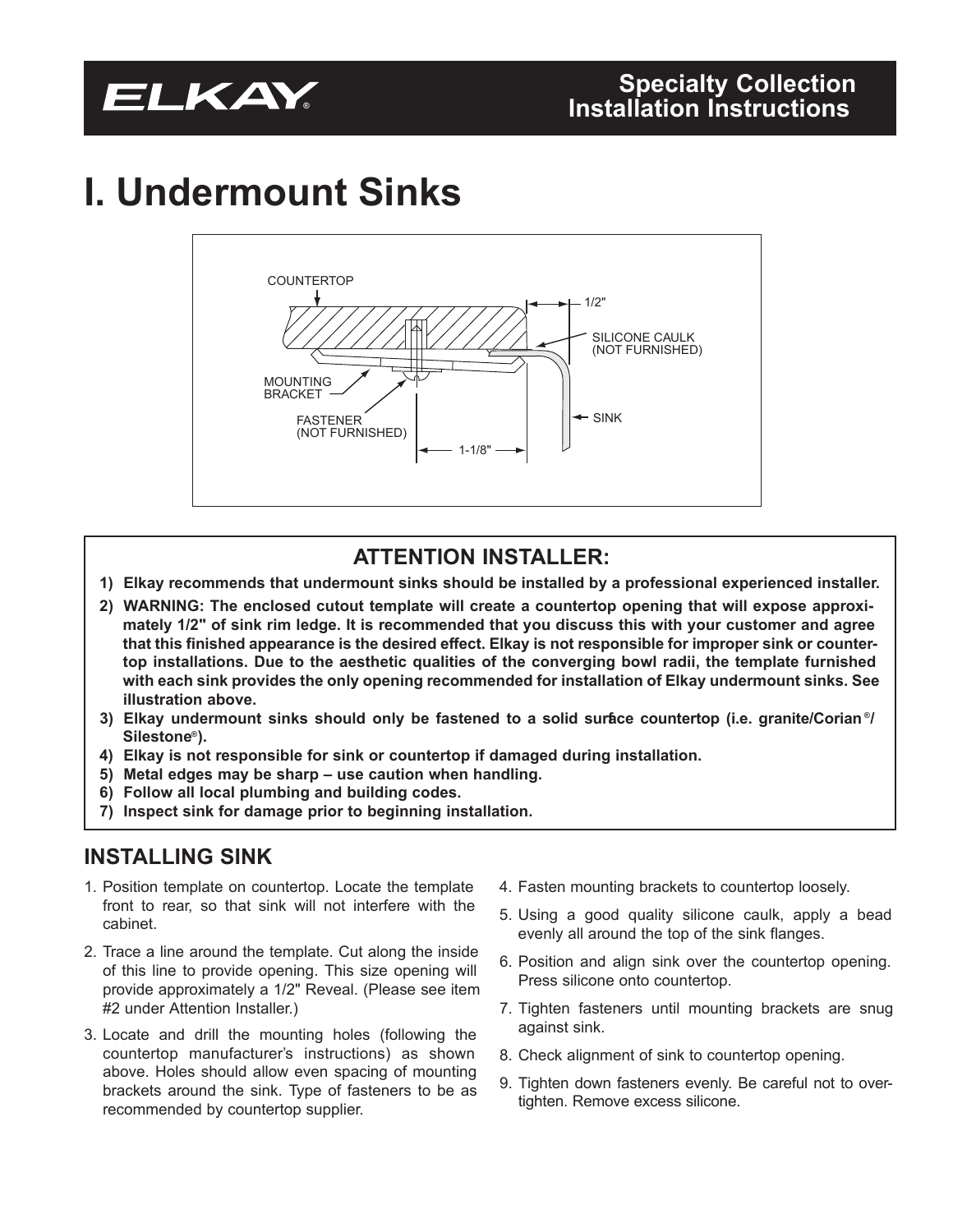## **II. Drop in/ Self Rim Sinks**

### **STEP ONE**

Place sink upside down on countertop surface. Place sink in exact position for installation and pencil completely around sink to create a sink outline.

## **STEP TWO**

Scribe actual opening 5/16 " inside the sink outline, all the way around.

## **STEP THREE**

Cut out on inside of this line (following the manu facturer's instructions). If sink comes with a faucet deck, install faucet to sink and tighten.

## **STEP FOUR**

Apply a silicone sealer around entire perimeter of opening. Set bowl into opening.

## **STEP FIVE**

From underside of sink, place one clamp near center, tighten by hand enough to hold sink in place. This applies to all four sides. Fasten balance of clamps in position and hand tighten. (Usually 3 clamps on end, balance divided equally front and back). Space clamps as equally as possible.

### **STEP SIX**

From the top side, check seal between rim and countertop. Adjust clamps to high spot if necessary.

## **STEP SEVEN**

Tighten clamp evenly with screwdriver or socket wrench in rotation until sink is seated with countertop. **Caution:** Do not overtighten clamps.

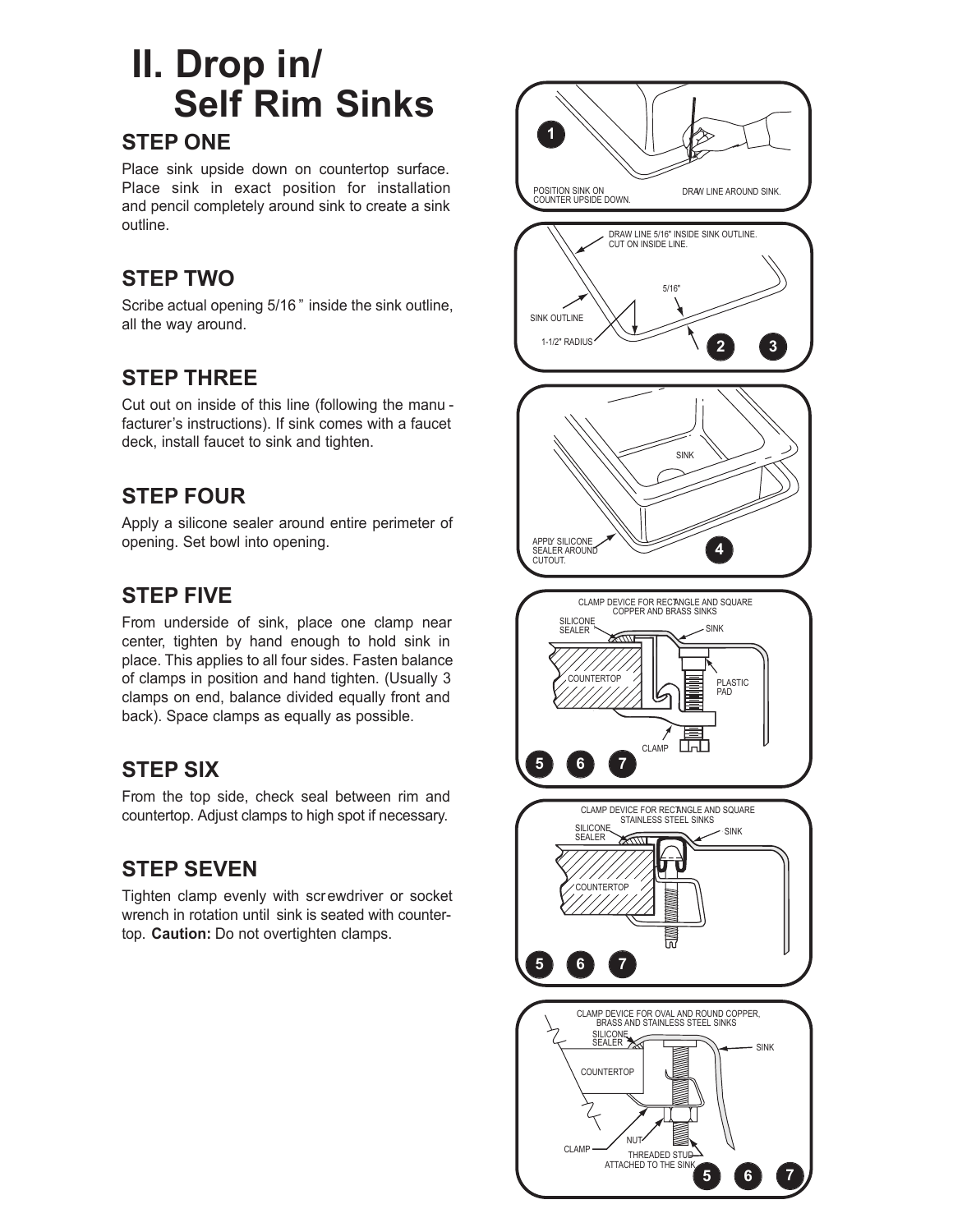## **III. Universal Mount Sinks**

Oval and round shape sinks can be installed as either undermount or drop-in/self rim applications. For undermount applications, install sink following undermount instructions. For drop-in/self rim applications, install sink following drop-in/self rim instructions (disregard the 1-1/2" radius corners requirement).

**NOTE:** The template included for universal mount sinks is for undermount installations only. Do not use the template for drop-in/self rim installations.

## **Specialty Collection Use and Care Guide**

### **Water Spotting**

The quality of your water can affect your sink's appearance. In areas with hard water or high iron content, a brown surface stain can form on the sink. Additionally, in areas with a high concentration of minerals, or with over-softened water, a white film may develop on the sink. To combat this problem, we suggest that you *rinse your sink thoroughly and towel dr y* it after each use.

#### **Liquid Soap**

Do not allow concentrated liquid deter gent to dry on your sink. Most brands contain chemical additives that will affect the finish.

#### **Chlorides**

Today, chlorides are found in most all soaps, detergents, bleaches and cleansers. Chlorides are especially not friendly to the stainless steel surface. They should not come in contact with the surface of the sink for extended periods. When these chemicals are used in your sink, it should be thoroughly rinsed.

#### **Foods**

Foods containing salt or are acidic in nature can cause pitting and corrosion. Avoid prolonged exposure and do not allow them to dry onto the sink surface. *Rinse your sink thoroughly* and *towel dry* **after each use.** 

## **Specialty Collection Stainless Steel Sinks**

#### **Easy Care and Cleaning Instructions**

Your Specialty Collection stainless steel sink will retain its original appearance if after each use, the sink is rinsed thoroughly and towel dried. Never use abrasive cleaners or steel wool.

## **Specialty Collection Brass and Copper Sinks**

Brass and copper have distinctive material pr operties and are typically softer than other common metals. Brass and copper have a living finish and their surfaces tarnish naturally. **You can expect tarnish, scratches, and dents to appear in your sink over time.** These effects will not influence your sink 's basic function, but will produce the unique and appealing look associated with brass and copper products. (A Speciality Collection sink that becomes tarnished is not defective and should not be returned.)

#### **Easy Care and Cleaning Instructions**

After each use, *rinse the sink and towel dr y it thoroughly* . Residue left in the sink or on the surface will cause the sink to tarnish more quickly. It is easier to clean the sink promptly, than to remove tarnish later. To

clean your sink, use an ordinary mild detergent and soft cloth, rinse it thoroughly with clean water, and dry it with a soft cloth or towel. **Do not use harsh alkalinebased, ammonia-based, or harsh acidic-based cleaning chemicals or products to clean your sink.** Abrasive cleaners and scouring pads will scratch the surface of your sink. For added protection, coat with a fine automotive wax.

#### **Stains and Tarnish**

Remember, brass or copper sinks do not have a protective coating. As for any fine brass or copper fixtures, to remove stains and tarnish, use a good quality brass or copper cleaner. Follow the manufacturer 's instructions.